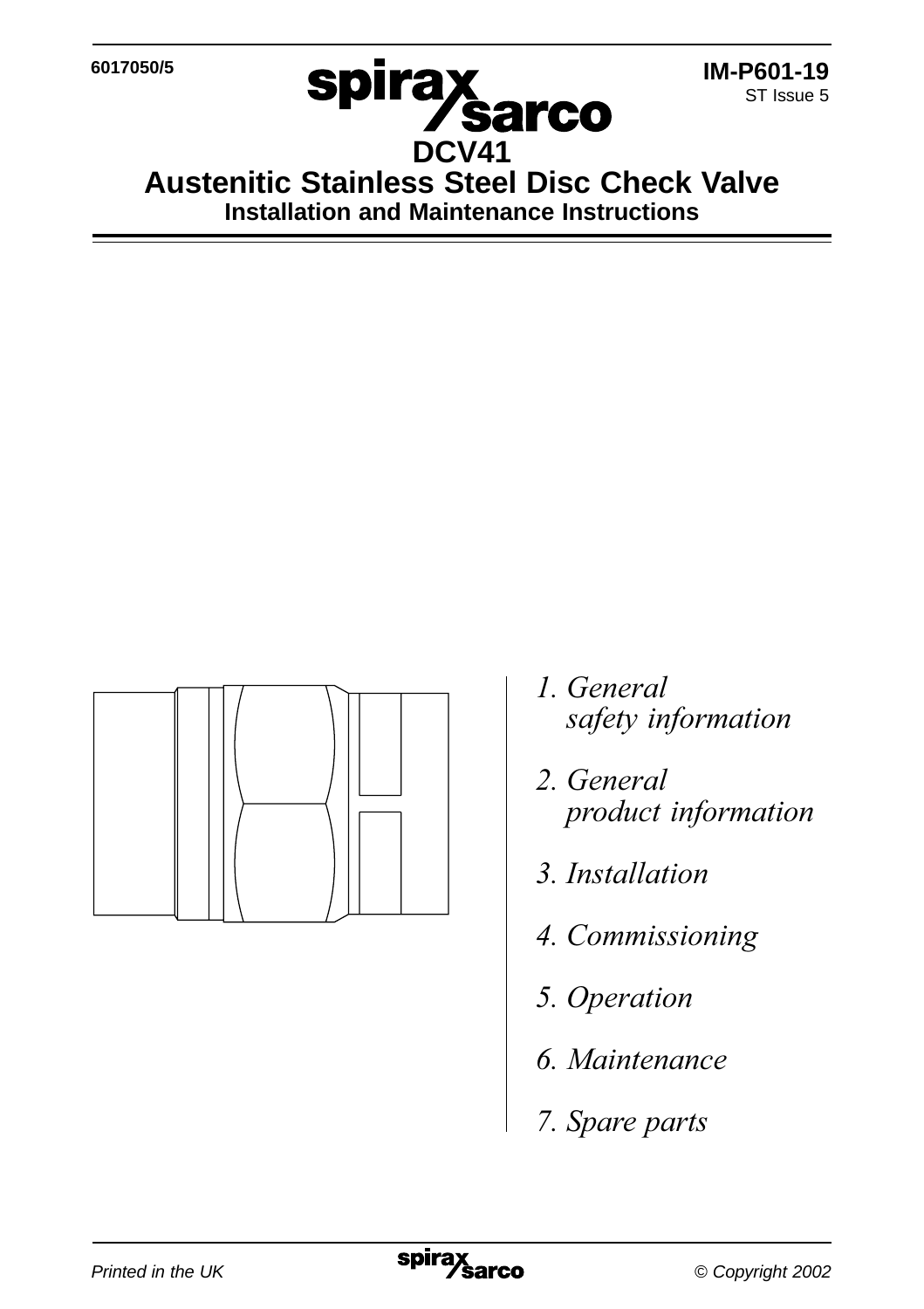# 1. General safety information

**Safe operation of the unit can only be guaranteed if it is properly installed, commissioned and maintained by a qualified person (see Section 11 of the attached Supplementary Safety Information) in compliance with the operating instructions. General installation and safety instructions for pipeline and plant construction, as well as the proper use of tools and safety equipment must also be complied with.**

### **Isolation**

**Consider whether closing isolating valves will put any other part of the system or personnel at risk. Dangers might include; isolation of vents and protective devices or alarms. Ensure isolation valves are turned off in a gradual way to avoid system shocks.**

#### **Pressure**

**Before attempting any maintenance consider what is or may have been in the pipeline. Ensure that any pressure is isolated and safely vented to atmospheric pressure before attempting to maintain the product, this is easily achieved by fitting Spirax Sarco depressurisation valves type DV (see separate literature for details). Do not assume that the system is depressurised even when a pressure gauge indicates zero.**

#### **Temperature**

**Allow time for temperature to normalise after isolation to avoid the danger of burns and consider whether protective clothing (including safety glasses) is required.**

#### **Viton:**

**If parts made from Viton have been subjected to a temperature approaching 315°C (599°F) or higher, they may have decomposed and formed hydrofluoric acid. Avoid skin contact and inhalation of any fumes as the acid will cause deep skin burns and damage the respiratory system.**

### **Disposal**

**This product is recyclable. No ecological hazard is anticipated with the disposal of this product providing due care is taken, EXCEPT:**

**Viton:**

- **- Waste parts can be landfilled, when in compliance with National and Local regulations.**
- **- Waste parts can be incinerated, but a scrubber must be used to remove Hydrogen Fluoride, which is evolved from the product and with the compliance to National and Local regulations.**
- **- Parts are insoluble in aquatic media.**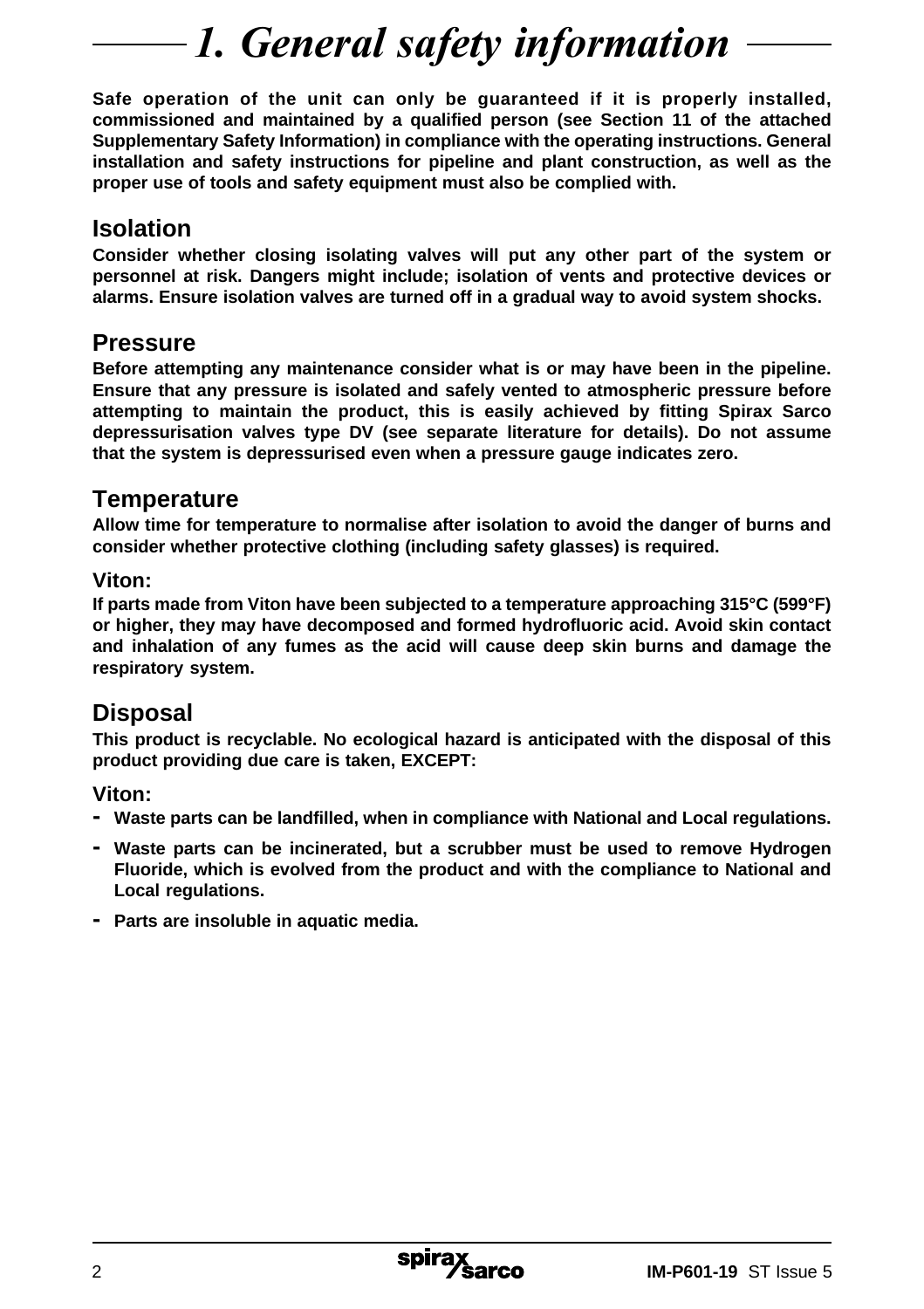# 2. General product information

## **2.1 Description**

The DCV41 is an austenitic stainless steel disc check valve with screwed or socket weld end connections. Its function is to prevent reverse flow on a wide variety of fluids for applications in process lines, hot water systems, steam and condensate systems. For oils and gases, a Viton seat is available and for water an EPDM seat is available. Soft seat versions provide a zero leakage rate or bubble tight shut-off, i.e. they meet DIN 3230 BN1 and DIN 3230 BO1 provided a differential pressure exists (**Note:** Soft seat options are not available with socket weld ends). The shut-off of the standard valve conforms to DIN 3230 BN2. When a heavy duty spring is installed with an EPDM seat, the valve is suitable for boiler feedwater check applications. A high temperature spring version is available to operate at 400**°**C (752**°**F).

#### **Optional extras:**

- **-** Heavy duty springs (700 mbar opening pressure) for boiler feed applications.
- **-** High temperature spring.
- **-** Viton soft seats for oil and gas applications screwed connections only
- **-** EPDM soft seals for water applications -screwed connections only

#### **Note:**

For further information, see the following Technical Information Sheet, TI-P601-18, which gives full details of:- Materials, sizes and pipe connections, dimensions, weights, operating ranges and capacities.

#### **2.2 Sizes and pipe connections:**

**½**", **¾**" and 1" Screwed BSP to BS 21 parallel Screwed NPT to ANSI B 1.20.1 Socket weld to ANSI B 16.11 Class 3000.





**Fig. 1 DCV41**



**Fig. 2 Soft seat option (for screwed version only)**

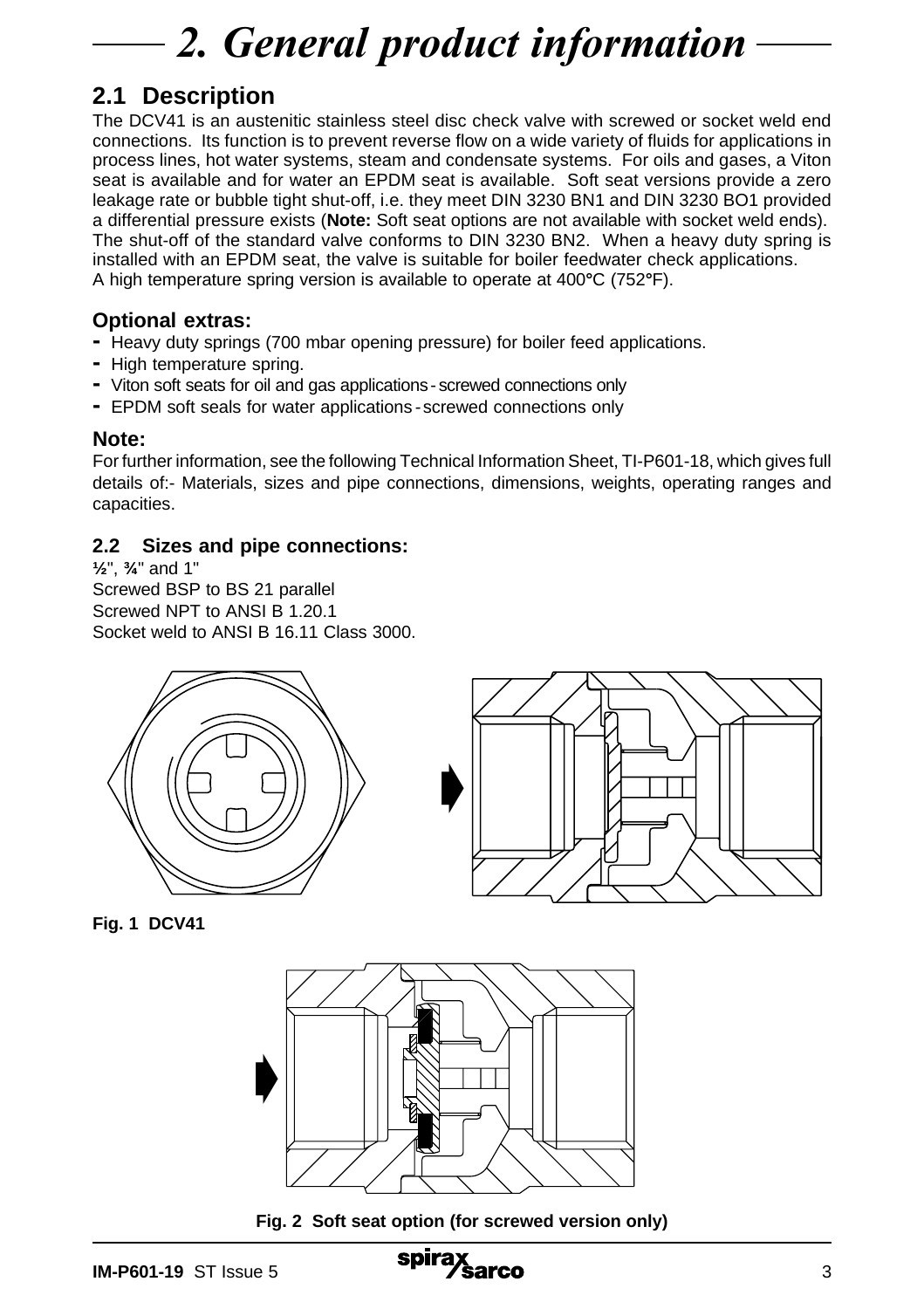## **2.3 Limiting conditions**

|                                                         | Maximum body design condition          | <b>PN50</b>     |               |
|---------------------------------------------------------|----------------------------------------|-----------------|---------------|
| PMO - Maximum operating pressure                        |                                        | 50 bar q        | (725 psi g)   |
| TMO-<br>Maximum<br>operating<br>temperature             | Metal seat and standard spring         | $300^{\circ}$ C | (572°F)       |
|                                                         | Metal seat and high temperature spring | $400^{\circ}$ C | (752°F)       |
|                                                         | Without spring                         | $400^{\circ}$ C | (752°F)       |
|                                                         | Viton seat                             | $250^{\circ}$ C | (482°F)       |
|                                                         | <b>EPDM</b> seat                       | $150^{\circ}$ C | (302°F)       |
| Minimum<br>operating<br>temperature                     | Metal seat                             | $-29^{\circ}$ C | (-20°F)       |
|                                                         | Viton seat                             | $-15^{\circ}$ C | (5°F)         |
|                                                         | <b>EPDM</b> seat                       | $-29^{\circ}$ C | (-20°F)       |
| Designed for a maximum cold hydraulic test pressure of: |                                        | 76 bar q        | (1 102 psi g) |

**Note:** Special testing to allow lower temperature operation can be provided at extra cost. Consult Spirax Sarco.

## **2.4 Operating range**



**A-B-D** High temperature spring and without spring.

**E-C-D** Standard spring.

**Various options are denoted by a marking on the valve body:-**

| Ή'  | - Heavy duty spring                                              | Standard metal seat |
|-----|------------------------------------------------------------------|---------------------|
| 'V' | - Standard spring                                                | Viton seat          |
| 'Е' | - Standard spring                                                | <b>EPDM</b> seat    |
|     | No identification indicates a standard spring with a metal disc. |                     |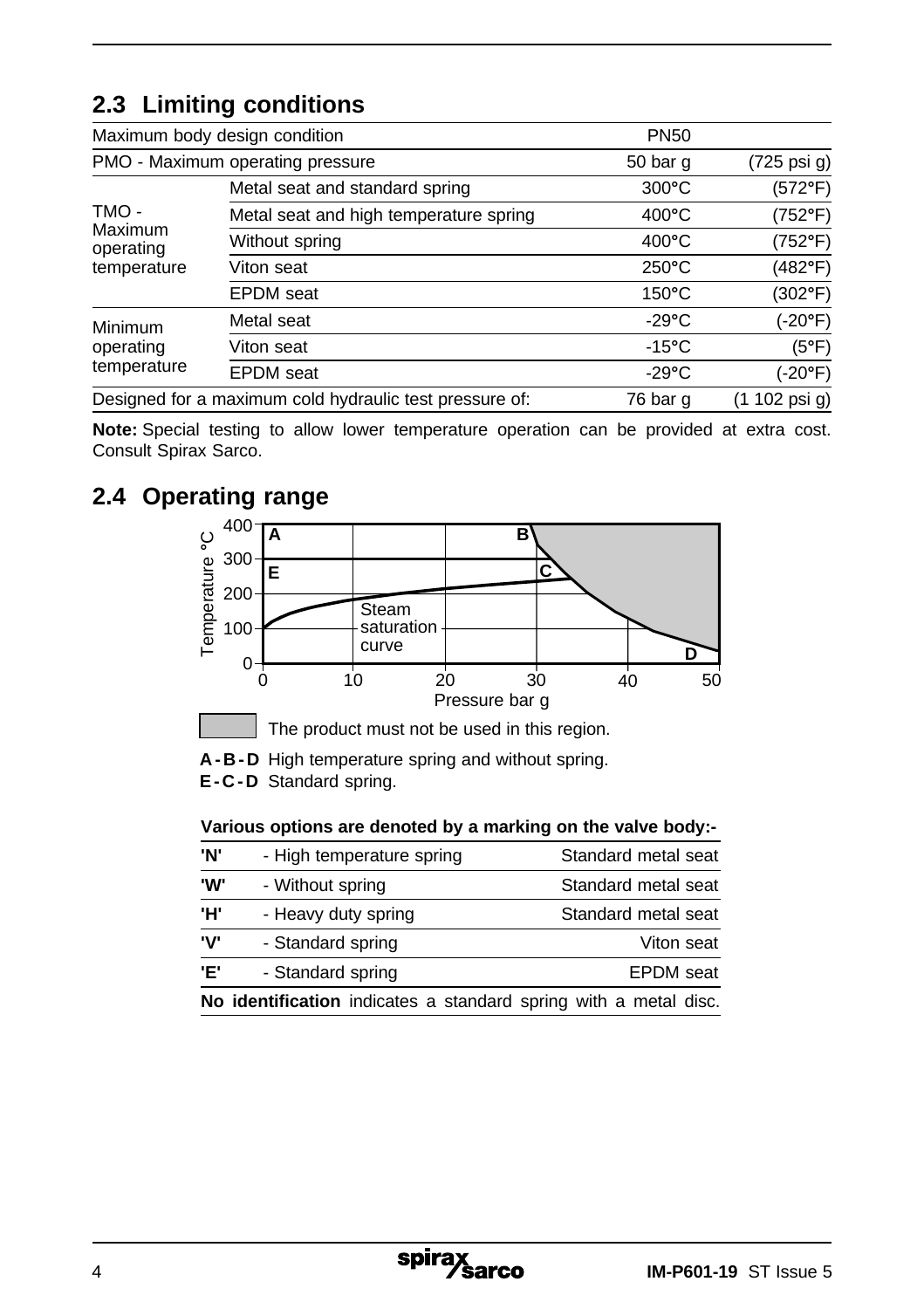# 3. Installation

#### **Note: Before actioning any installation observe the 'Safety information' in Section 1.**

Referring to the Installation and Maintenance Instructions, name-plate and Technical Information Sheet, check that the product is suitable for the intended installation:

- **3.1** Check materials, pressure and temperature and their maximum values. If the maximum operating limit of the product is lower than that of the system in which it is being fitted, ensure that a safety device is included in the system to prevent overpressurisation.
- **3.2** Determine the correct installation situation and the direction of fluid flow.
- **3.3** Remove protective covers from all connections.
- **3.4** The DCV41 must be fitted in accordance with the direction of flow arrow indicating correct fluid flow direction. When fitted with a spring they can be installed in any plane. When supplied without spring they must be fitted in a vertical flow line with the flow from bottom-to-top.
- **Note: Disc check valves are not suitable for use where heavily pulsating flow exists, such as close to a compressor.**

#### **3.5 Kv values**

| . .            |                             |                       |  |
|----------------|-----------------------------|-----------------------|--|
| <b>Size</b>    | 3/1                         | $\overline{A}$ II     |  |
| K <sub>v</sub> | ں،                          |                       |  |
| For conversion | $C_{n+1}$ (FIK) = K, y 0.97 | $=$ K. $\cdot$ Y<br>. |  |

For conversion  $C_V$  (UK) = K<sub>V</sub> x 0.97  $C_V$  (US) = K<sub>V</sub> x 1.17

### **3.6 Opening pressures in mbar**

Differential pressures with zero flow for standard and high temperature springs.

|  |  | $\rightarrow$ Flow direction |
|--|--|------------------------------|
|--|--|------------------------------|

| <b>Size</b> | 1/1  | $\frac{3}{4}$ " | $\overline{A}$ |  |
|-------------|------|-----------------|----------------|--|
| ₼           | 25   | 25              | 25             |  |
| ÷           | 22.5 | 22.5            | 22.5           |  |
| ۰J.         | ററ   | 20              | o              |  |

Where lower opening pressures are required, valves without springs can be installed in vertical pipes with bottom-to-top flow.

| <b>Without spring</b> |  |  |
|-----------------------|--|--|
|                       |  |  |

## **3.7 Welding into pipeline of socket weld variants**

A universal weld procedure covering the requirements of different National and International Standards and practices is difficult to provide - specifically regarding the welding procedure, welding conditions (run number, consumable size, current, voltage, polarity), storage of consumables and make/type of consumables due to the abundance of appropriate consumable suppliers.

Therefore, the information given in Section 3.7.1, page 6, is only advice based on British Standards to be used for guidance on the essential requirements of welding socket weld disc check valves into the pipeline.

This will allow a user to select an appropriate weld procedure from those available to that user. **This advice is not intended to be a substitute for a weld procedure: it is for guidance only.**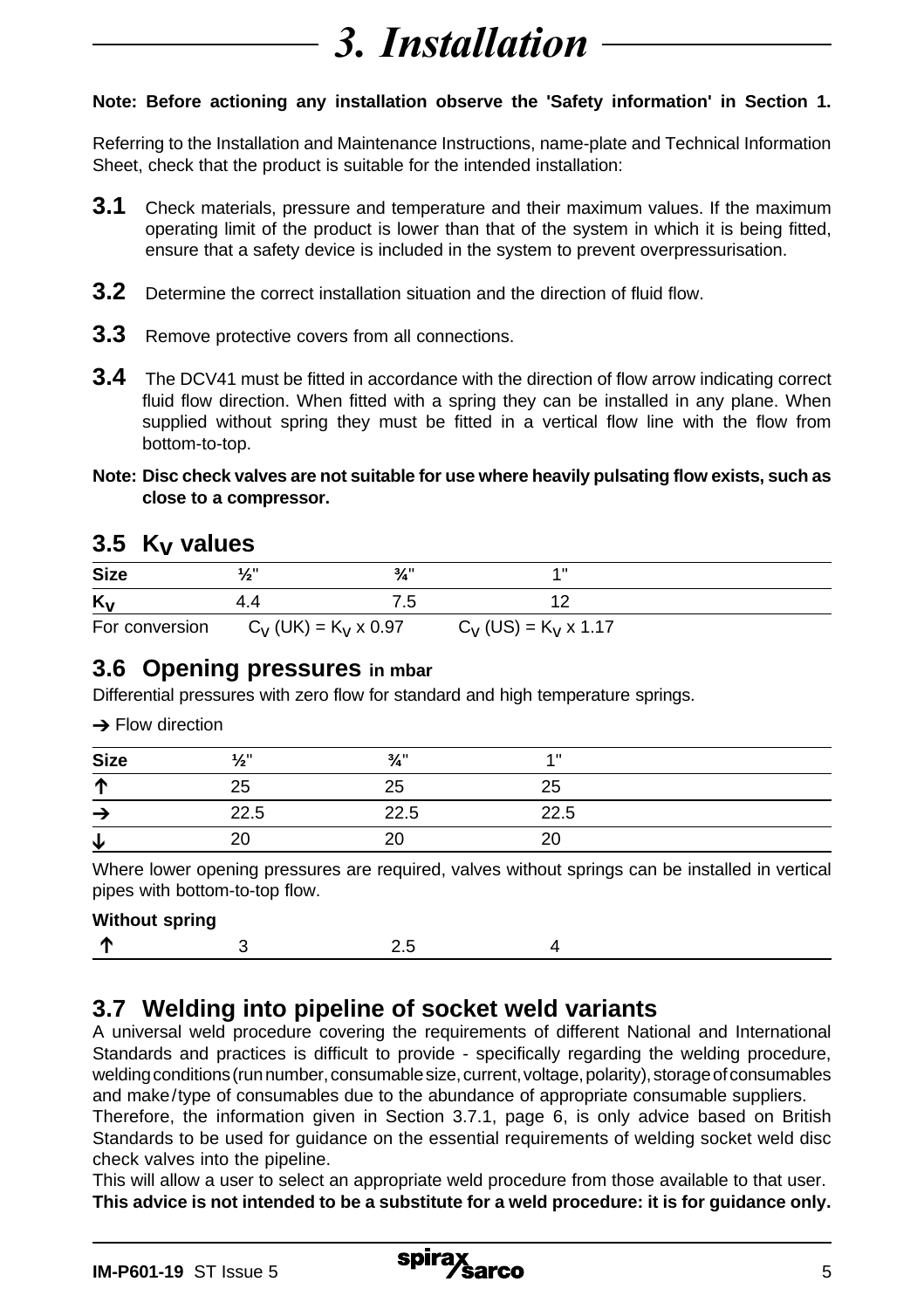## **3.7.1 Welding of a disc check valve**

**The welding of a disc check valve ½", ¾" and 1" socket weld to a 15 mm, 20 mm or 25 mm Schedule 40 pipe**

## **Parent materials(s)**

#### **Description**

Austenitic stainless steel with minimum tensile strength up to and including 485 N/mm**²**

#### **Specification(s)**

ASTM A351 CF3M (DCV) ASTM A106 Gr. B (Pipe)

#### **Material group(s)**

R A1

### **Joint type**

Socket joint to BS 3799 Class 3000 lb

## **Welding processs**

Manual Metal Arc (MMA)

## **Welding positions(s)**

**All:** Site welded

## **Parent materials(s) dimensions**

|                 |            | Thickness (mm) | $O/D$ (mm) |
|-----------------|------------|----------------|------------|
| $\frac{1}{2}$   | <b>DCV</b> | 5.15           | 32.00      |
|                 | Pipe       | 2.76           | 21.30      |
| $\frac{3}{4}$ " | <b>DCV</b> | 5.00           | 37.00      |
|                 | Pipe       | 2.87           | 26.70      |
| 1"              | <b>DCV</b> | 5.60           | 45.00      |
|                 | Pipe       | 3.38           | 33.40      |

Pipe is to be BS 1600 Schedule 40

#### **Weld preparation Dimensioned sketch**



Diametrical clearance 1.0 mm maximum

Reference - BS 2633: 1987: Section 3.1 and Fig. 9

## **Welding consumables**

#### **Filler material:**

Composition - Low C: 23% Cr: 12 % Ni: Specification - BS 2926: 1984: 23-12 L BR

#### Shielding gas/flux:

Not applicable

## **Parent material temperature**

#### **Preheat temperature**

Only required when ambient is below 5**°**C (41**°**F), then "warm to touch"

#### **Interpass temperature** Not applicable

**Post-weld**

## **heat treatment**

None required

### **Method of preparation and cleaning**

**Socket:** As supplied and wire brushed **Pipe:** Mechanically cut and wire brushed

#### **Additional information**

- **1.** It is not possible to dismantle the DCV prior to welding.
- **2.** Fit-up using tack welds.

#### **Run sequence and completed weld dimensions**



Reference.- BS 806: 1990: Section 4: Clause 4.7.3

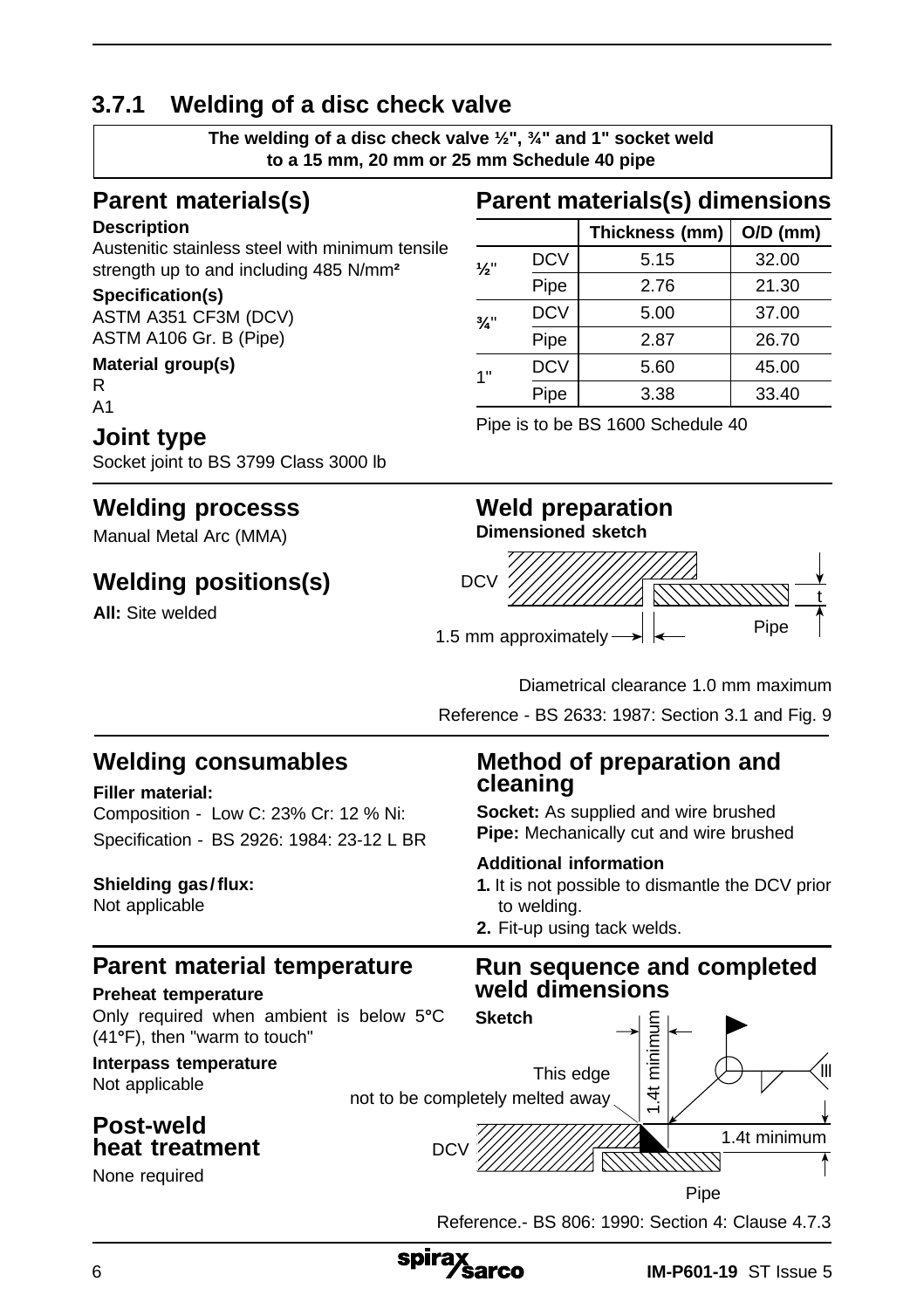# *4. Commissioning*

After installation ensure that the system is fully functioning. Carry out tests on any alarms or protective devices. Open isolating valves slowly

## 5. Operation

Disc check valves are opened by the pressure of the fluid and closed by the spring as soon as the flow ceases and before reverse flow occurs.

# 6. Maintenance

This product is non maintainable.

*-* 

This product is non maintainable.

It has a fully welded construction and therefore no spares are available.

## **7.1 How to order a new product**

**Example:** 1 off DCV41 in an austenitic stainless steel body having **½**" BSP screwed connections complete with certification to EN 10204 3.1.B for body. Fitted with Viton soft seat.